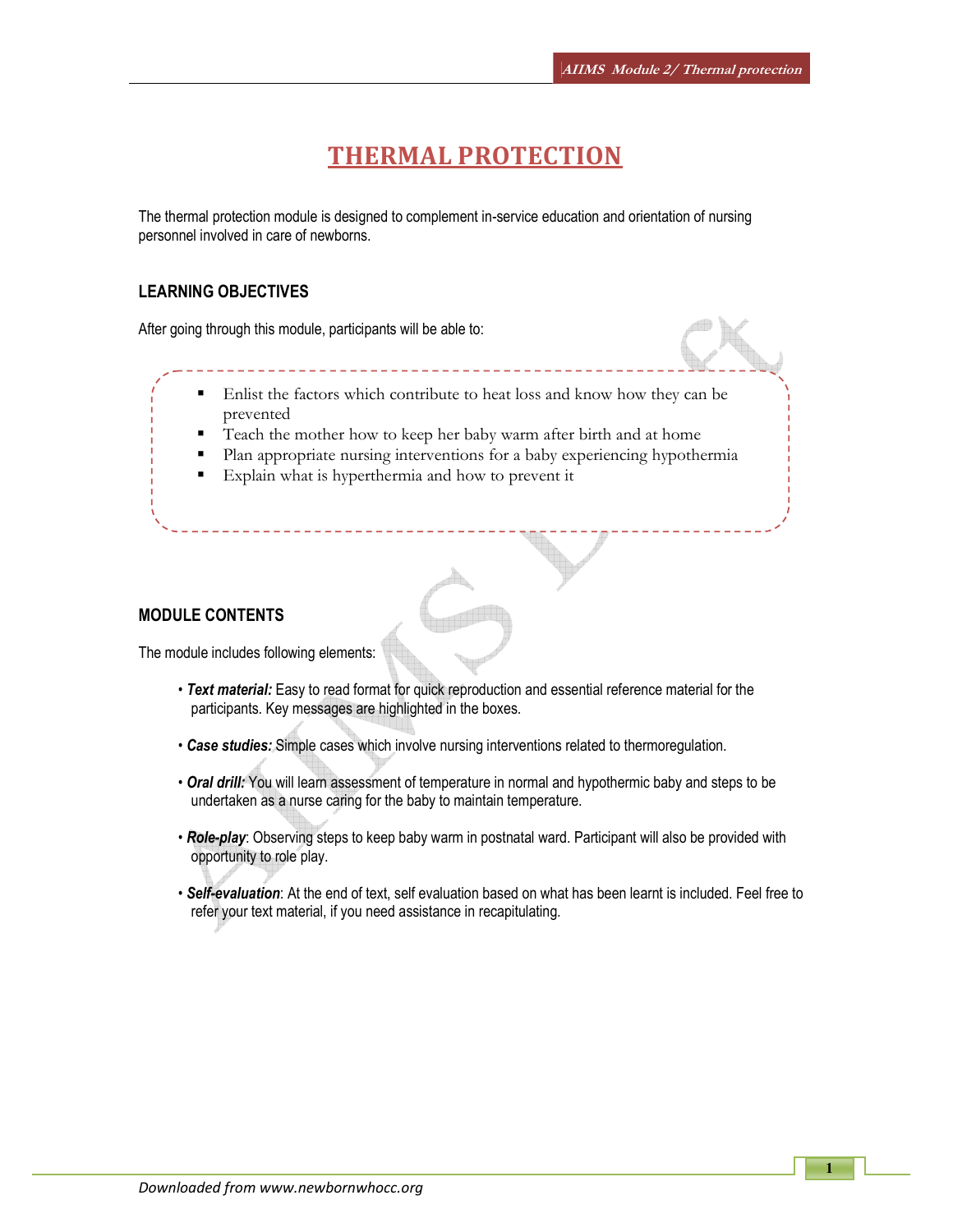### 1. IMPORTANCE OF TEMPERATURE REGULATION

Warmth is one of the basic needs of a newborn baby; it is critical to the baby's survival and well being. Unlike adults, newborn babies are often not able to keep themselves warm especially if the environmental temperature is low. This results in low temperature or hypothermia.

### 2. HANDICAPS OF NEWBORN IN TEMPERATURE REGULATION

A newborn is more prone to develop hypothermia because of a large surface area per unit of body weight. In addition, LBW babies have decreased thermal insulation due to less subcutaneous fat, and decreased heat production due to less brown fat.

Brown fat is the site of heat production. It is localized around the adrenal glands, kidneys, nape of neck, interscapular and axillary region. Metabolism of brown fat results in heat production. Blood flowing through the brown fat becomes warm and through circulation transfers heat to other parts of the body. This mechanism of heat production is called as non-shivering thermogenesis. LBW babies lack this effective mechanism of heat production.

### Why are newborns prone to develop hypothermia?

- Larger surface area
- Decreased thermal insulation due to lack of subcutaneous fat
- Reduced amount of brown fat

### 3. CONSEQUENCES OF HYPOTHERMIA

The body cannot function well when it is cold. Being too cold means that the baby has to use a lot of energy to keep himself warm. To begin with a cold baby:

- is less active
- does not breastfeed well
- has a weak cry
- has respiratory distress

A small, preterm baby who is too cold (hypothermic) is also at increased risk of becoming hypoglycemic. If the baby continues to be cold, these symptoms become more severe and eventually the baby might die.

## 4. MECHANISM OF HEAT LOSS AND HEAT GAIN

It is very easy for a baby to get cold especially at the time of delivery when the baby is wet with amniotic fluid. The temperature inside the mother's womb is  $38^{\circ}$ C; once the baby is born it is in a much colder environment and hence starts to lose heat immediately.

Newborn loses heat by

- 1. Evaporation (particularly soon after birth due to evaporation of amniotic fluid from skin surface)
- 2. Conduction (by coming in contact with cold objects e.g. cloth, tray, etc.),
- 3. Convection (by air currents in which cold air from open windows replaces warm air around baby) and
- 4. Radiation (to colder solid objects in vicinity e.g. walls). (Figure 1)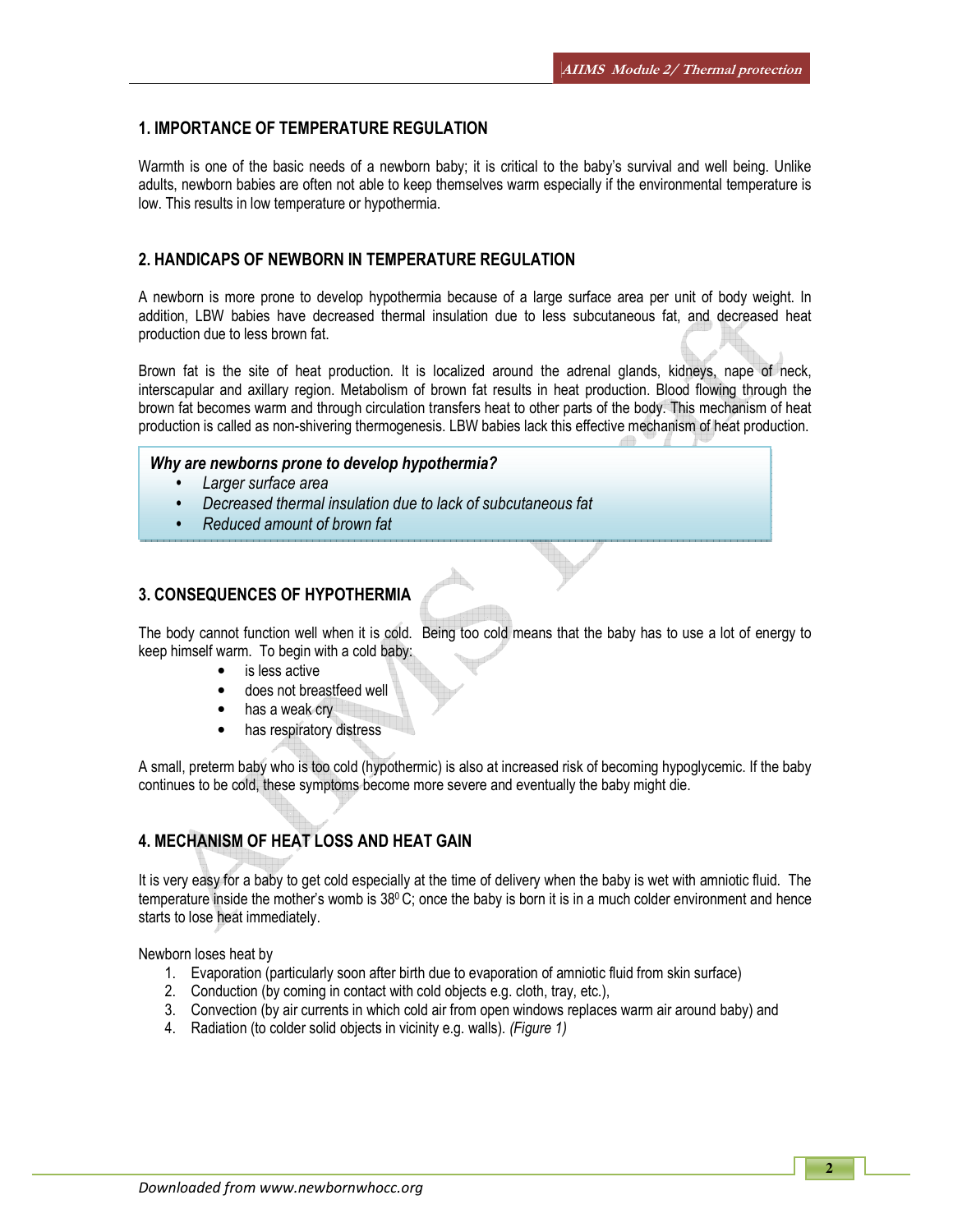

### Figure 1: Mechanisms of heat loss

Four ways a newborn may lose heat to the environment:

- Radiation
- Conduction
- Convection
- Evaporation

The process of heat gain is by conduction, convection and radiation in addition to non-shivering thermogenesis.

The steps of prevention of heat loss are summarized in Figure 2.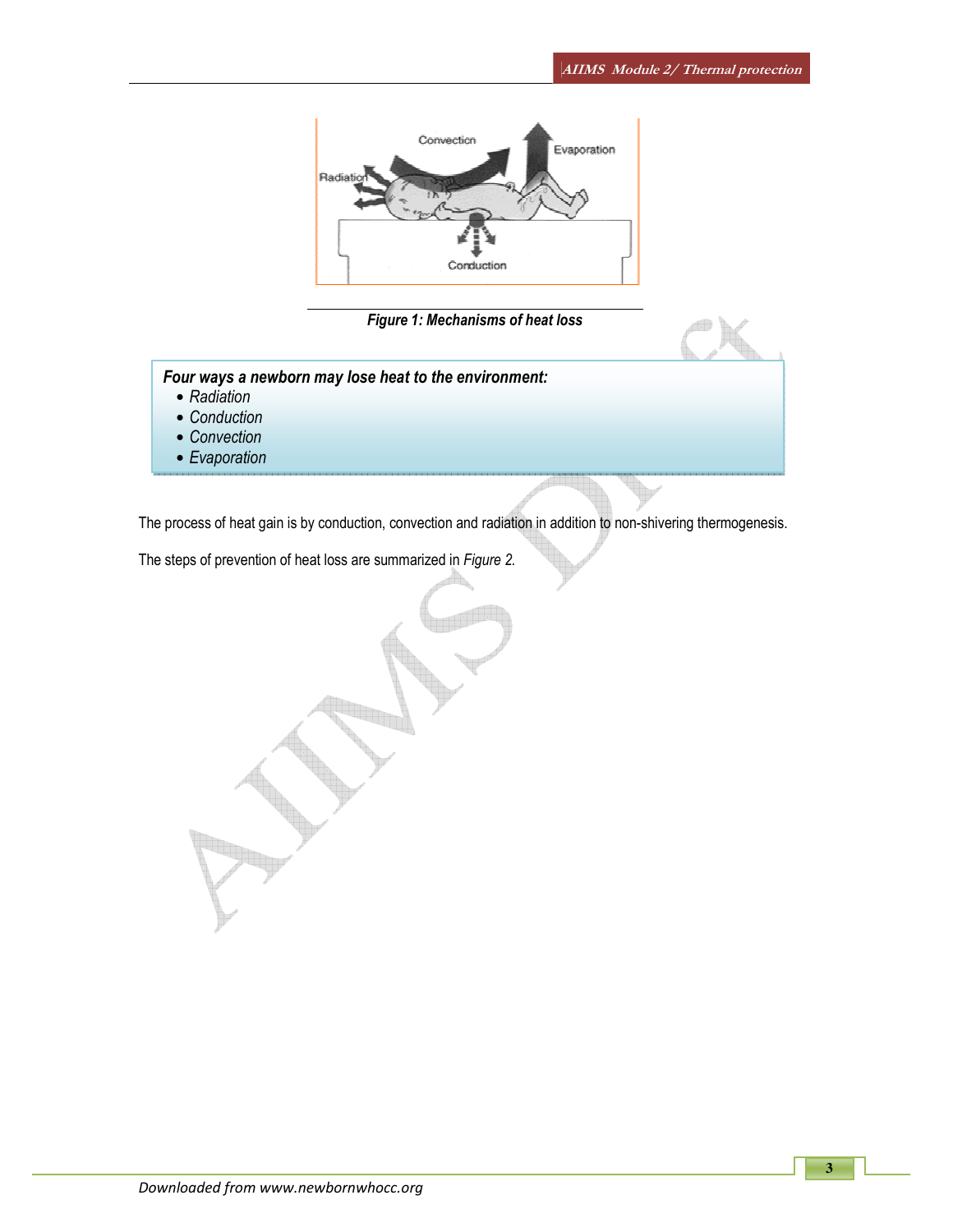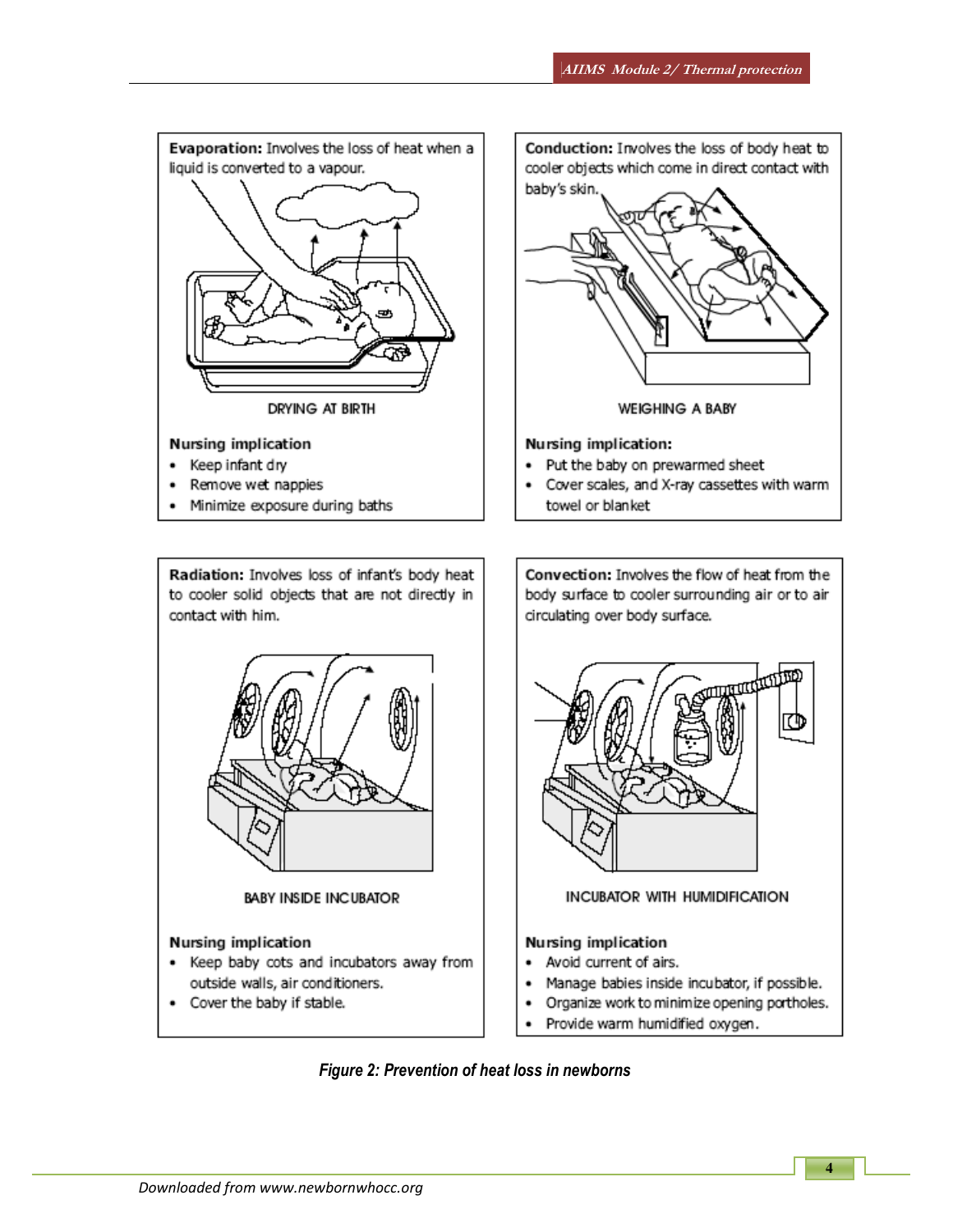

Place a naked wet doll on the table. Discuss the four ways a baby can lose heat demonstrate how to prevent them.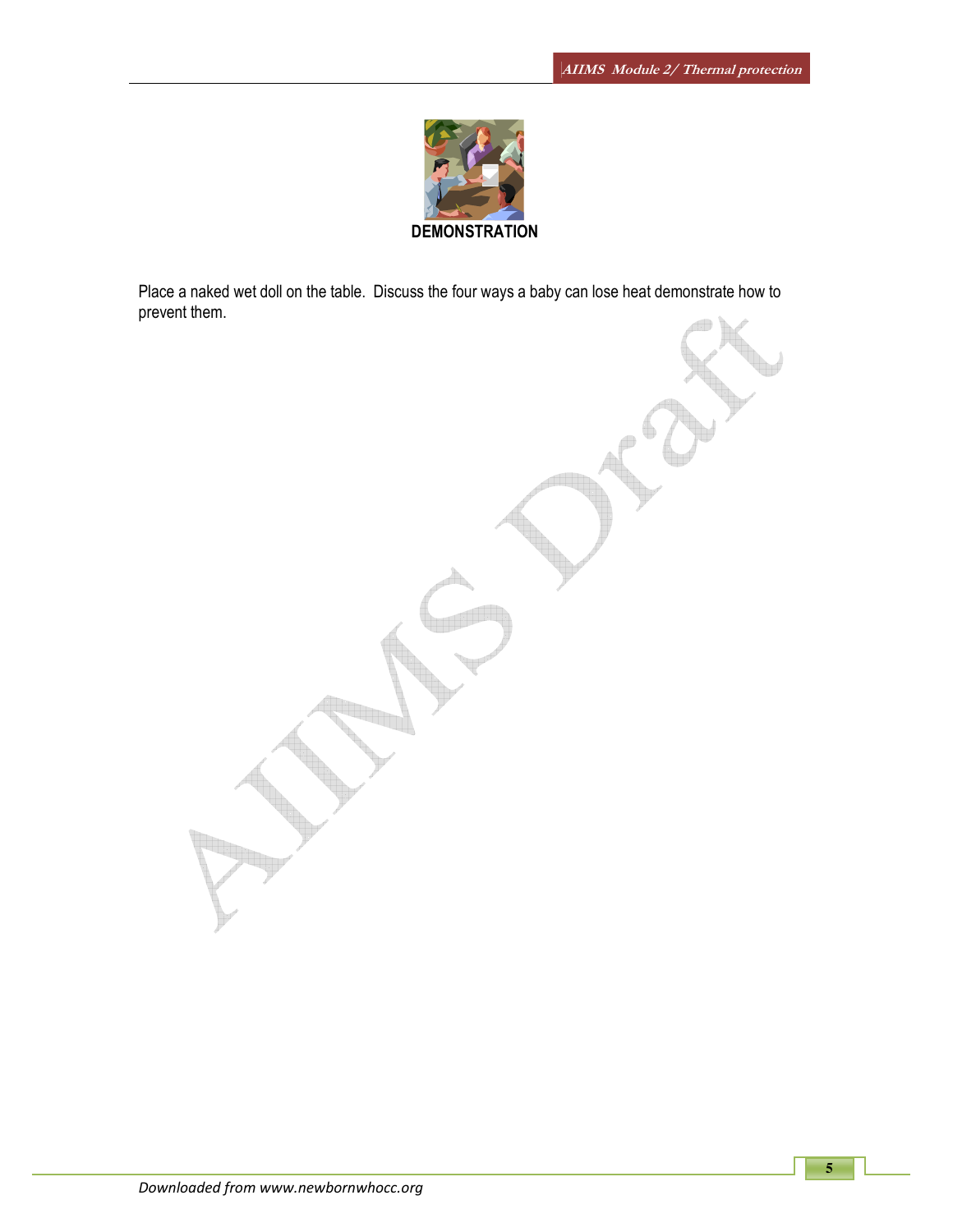### 5. TEMPERATURE RECORDING

#### Normal temperature in a newborn is 36.5-37.5° C

Accurate temperature recording is needed if a baby is:

- Preterm/low birth weight or sick
- Admitted to hospital, regardless of reason
- Suspected of being either hypothermic or hyperthermic (too hot)
- Being re-warmed during the management of hypothermia
- Being cooled down during the management of hyperthermia.

When an accurate temperature is needed, one should always use a thermometer. A temperature taken in the axilla (under the arm in the arm pit) is one of the safest methods of taking a baby's temperature.

Preferably a low reading thermometer that can measure temperatures as low as 30°C should be used in the newborn to record temperature (should be able to record between 30<sup>o</sup>C to 40<sup>o</sup>C).

#### 5.1 Axillary temperature

Axillary temperature is as good as rectal temperature but much safer (less risk of injury or infection). It is recorded by placing the bulb of thermometer against the roof of dry axilla free from moisture. Baby's arm is held close to the body to keep thermometer in place. The temperature is read after three minutes.

The steps of axillary temperature recording are summarized in the box below.

#### **Recording the axillary temperature**

### *Precautions:*

- **Wash your hands before taking a baby's temperature.**
- Keep the baby warm throughout the procedure. He/she does not need to be in a special position for the temperature to be taken.

#### *Steps:*

- 1. Make sure that the thermometer is clean.
- 2. Shake it down, so that it reads less than  $35^{\circ}$  C
- 3. Place the silver/red/bulb end of the thermometer under the baby's arm in the middle of the armpit after cleaning and drying.
- 4. Gently hold the baby's arm against the body.
- 5. Keep the thermometer in place for 3 minutes.
- 6. Remove the thermometer and read the temperature. DO NOT add 0.5 or  $1^{0}C$  to this.
- 7. Keep thermometer in a sterile container after cleaning with spirit.
- 8. Record the temperature in the baby's case notes.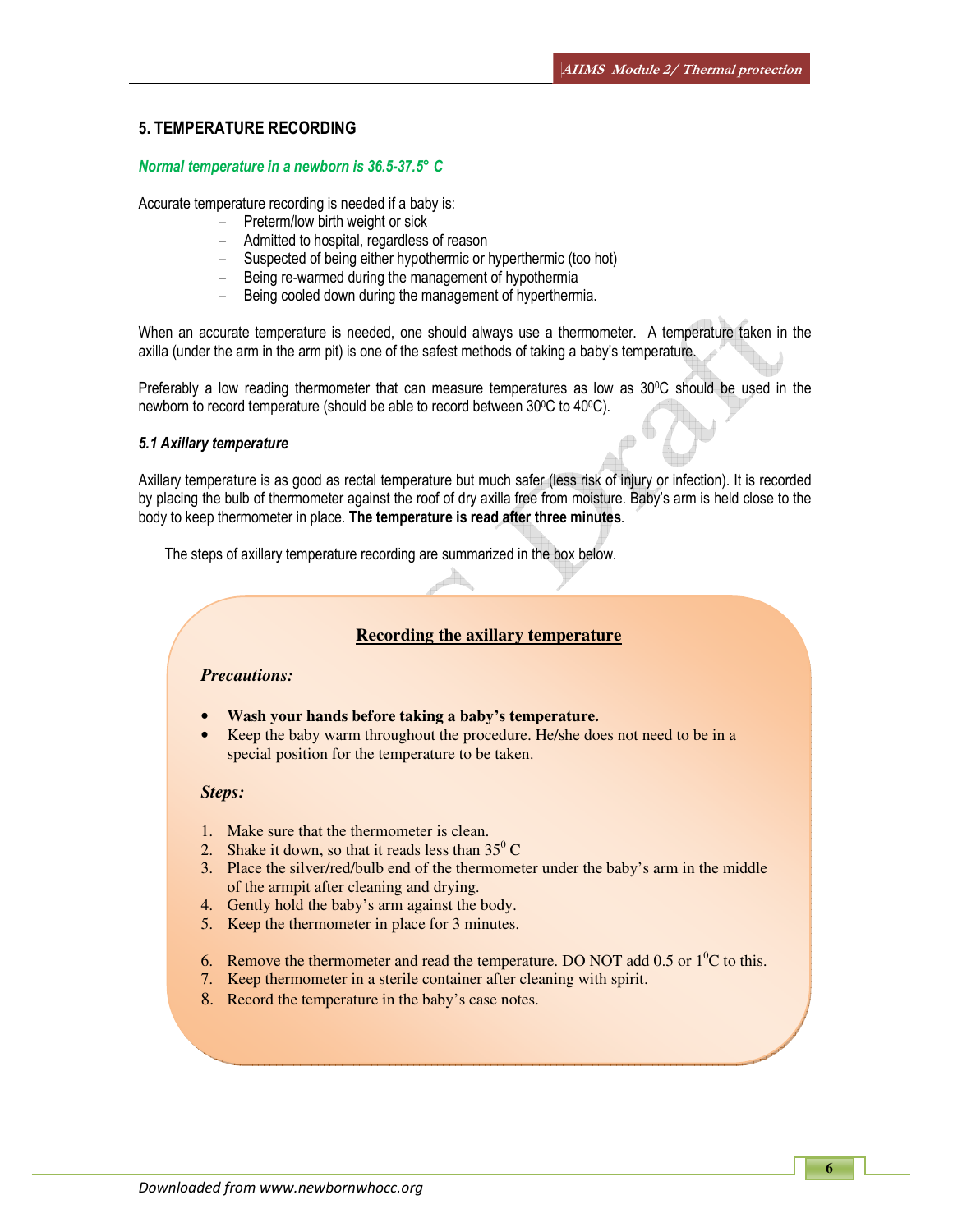

Axillary temperature in the newborn infant (°C)

Figure 3: Axillary temperature in newborns

#### 5.2 Rectal temperature

Do not use this method for routine monitoring. However, it can be used as a guide for core temperature in cold (hypothermic) sick neonates. It is recorded by inserting the greased bulb of the special thermometer backwards and upwards to a depth of 3 cm in a term baby (2 cm in a preterm baby). Keep thermometer in place at least for 2 minutes.

Rectal temperature is not recorded as a routine procedure in neonates. Record rectal temperature only for a sick hypothermic newborn.

The difference in rectal and axillary temperature is not significant.

#### 5.3 Skin temperature

l

Skin temperature is recorded by a thermister. The probe of the thermister is attached to the skin over upper abdomen. The thermister senses the skin temperature and displays it on the panel.

### 6. ASSESSMENT OF TEMPERATURE BY TOUCH

Baby's temperature can be assessed with reasonable precision by touching his/her abdomen, hands and, feet with the dorsum of your hand. In newborns, abdominal temperature is representative of the core temperature.

When feet are cold and abdomen is warm, it indicates that the baby is in cold stress. In hypothermia, both feet and abdomen are cold to touch.

In normothermic baby (baby with normal temperature), both abdomen and feet are warm to touch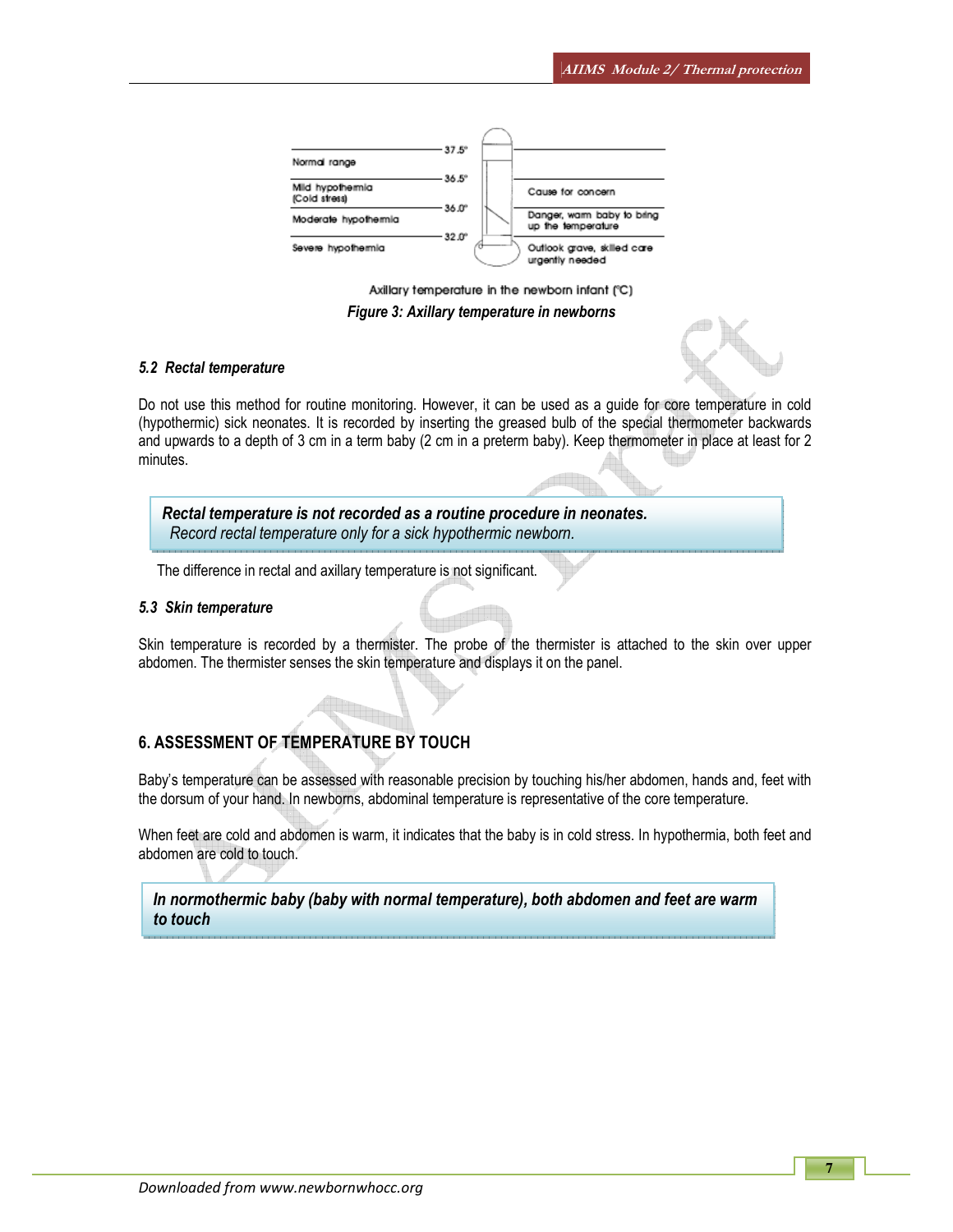

The facilitator will conduct a demonstration on 'Recording the axillary temperature with a thermometer'.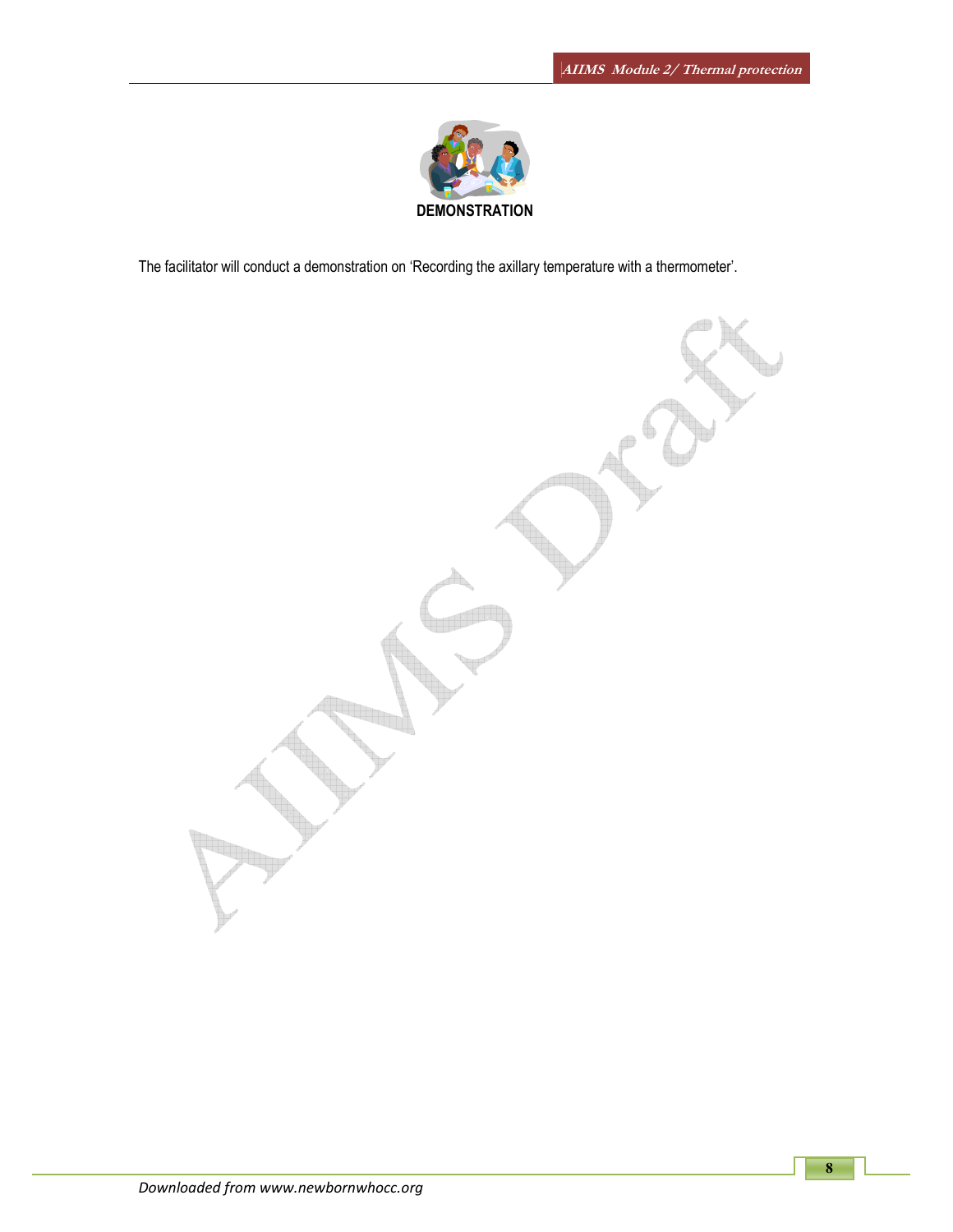### 7. WARM CHAIN

The "warm chain" is a set of interlinked procedures carried out at birth and later which will minimize the likelihood of hypothermia in all newborns. Baby must be kept warm at the place of birth (home or hospital) and during transportation from home to hospital or within the hospital. Satisfactory control of baby's temperature demands both prevention of heat loss and providing extra heat using an appropriate source.

#### 7.1 Common situations where cold stress can occur

- i. At birth
- ii. After giving bath
- Iii .During changing of nappy/clothes
- Iv .Malfunctioning heat source or removing the baby from heat source
- v. While transporting a sick baby

#### 7.2 Steps to prevent heat loss in labor room

- i. Warm delivery room (25°C)
- ii. Newborn care corner temperature to be maintained at 30°C
- iii. Drying immediately. Dry with one towel. Remove the wet towel and cover with another pre-warmed towel
- iv. Skin-to-skin contact between mother and baby

#### 7.3 Steps to prevent heat loss in postnatal ward

- i. Breast feeding
- ii. Appropriate clothing, cover head and extremities
- Iii. Keep mother and baby together
- Iv. Keep room warm
- v. Postpone bathing till next day

*Use a wall-mounted thermometer to keep room temperature at 25°C* 

#### 7.4 How to keep baby warm?

- i. Use dry, warm towel to hold the baby at birth. Remove wet towel after cleaning
- ii. Adequate and appropriate clothing
- iii. Skin-to-skin contact or next to mother (Rooming in)
- iv .Radiant warmer in nursery
- v. Keep the room temperature of baby care area 25°C

\* Using a 200 watt bulb may not be sufficient to keep the baby warm. There is also a risk of breakage of bulb.

#### 7.5 How to keep room warm?

- i. Avoid using air conditioner even in summer
- ii. Don't use ceiling fan especially at high speed
- iii. Keep windows and doors closed in winter
- iv. Warm the room by convector/heater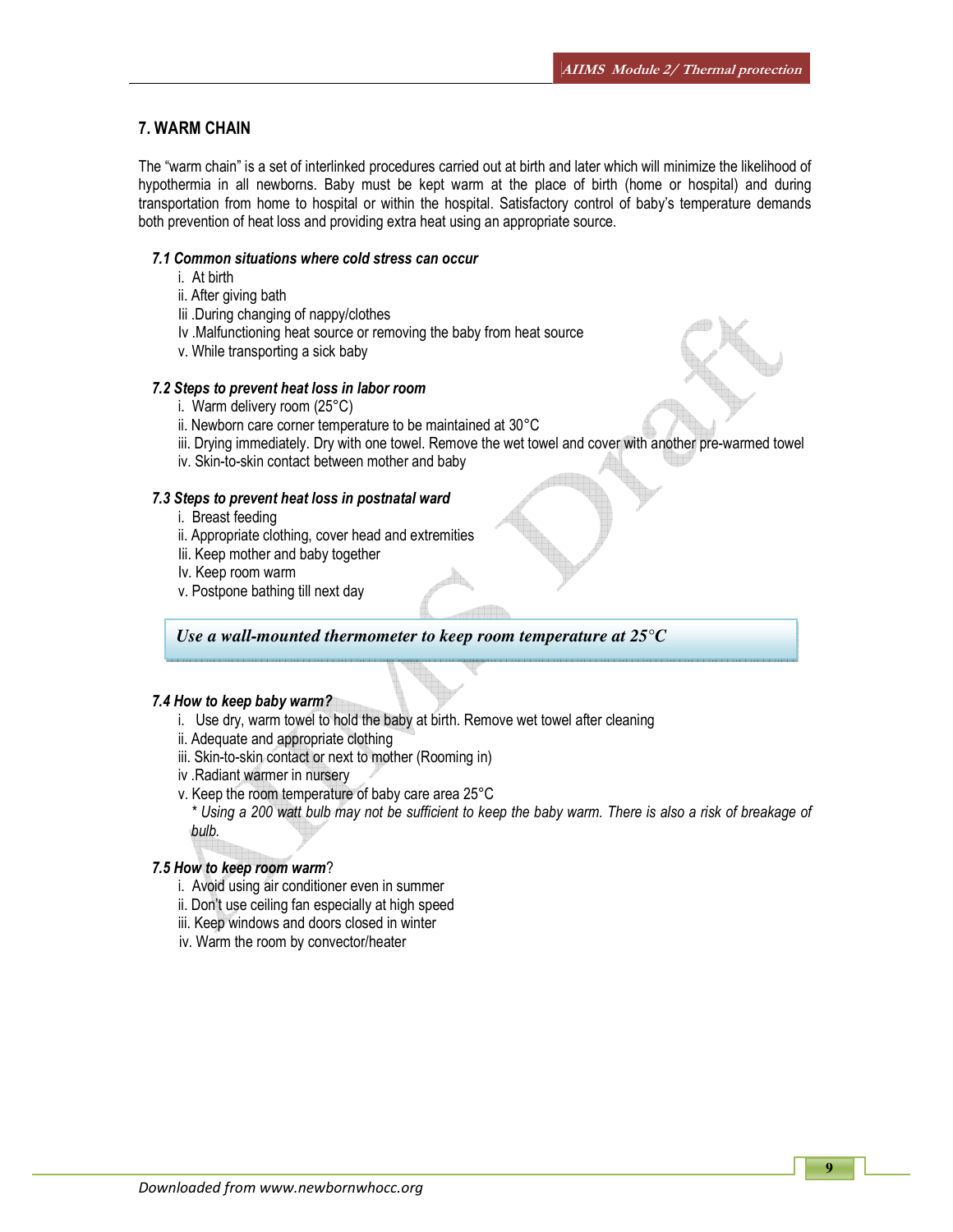

The facilitator will conduct a demonstration on 'Temperature regulation and warm chain' using the poster.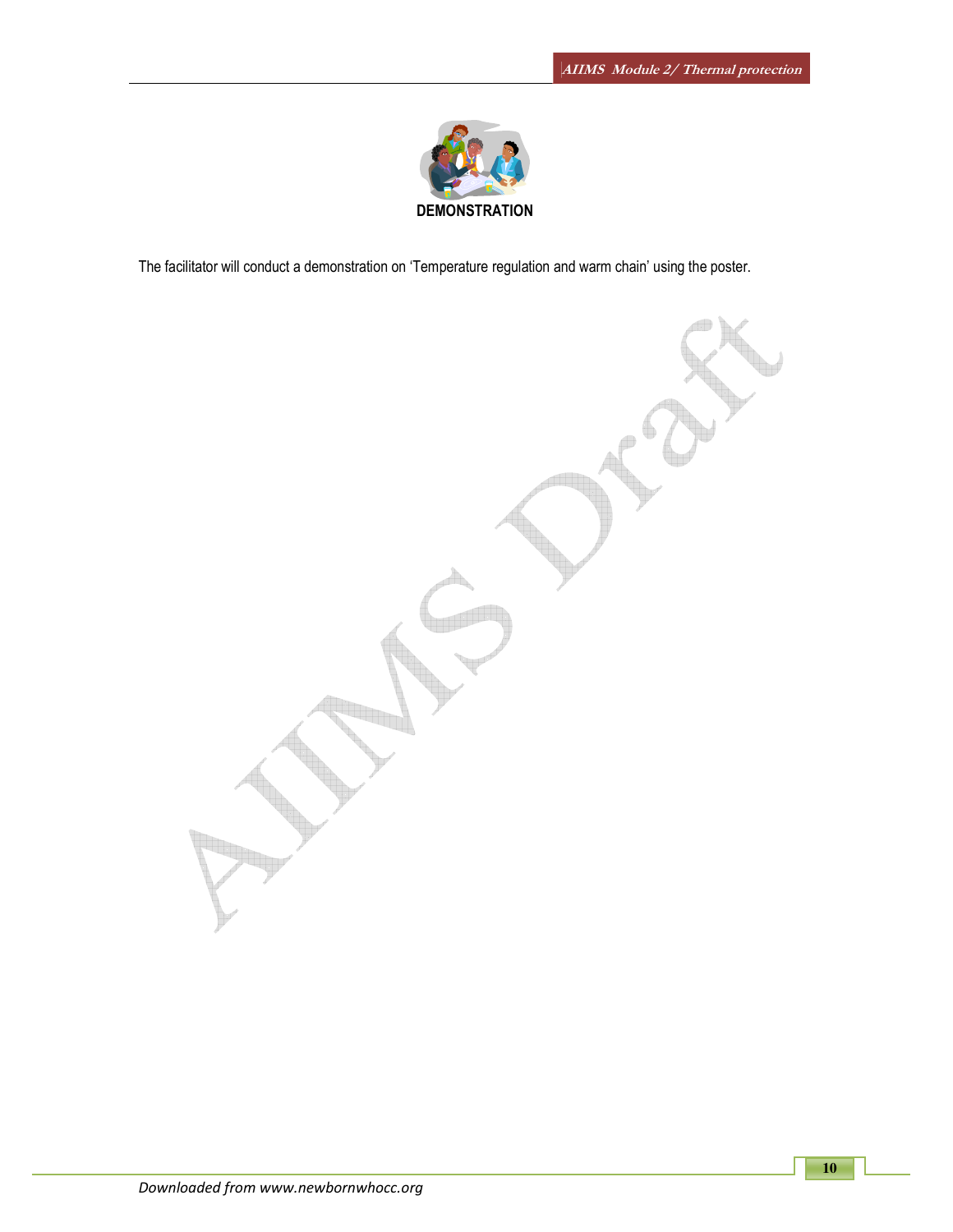$\frac{1}{2}$ 



There will be an oral drill by the facilitator on 'ASSESSMENT OF TEMPERATURE AND MANAGEMENT OF HYPOTHERMIA'.

The assessment, clinical features and management of hypothermia are summarized in the following table:

| <b>Category</b>                             | Temp. range              | Feel by touch                    | <b>Clinical features</b>                                                                                                                                                   | <b>Action</b>                                                                                                                                                                                                                                                            |
|---------------------------------------------|--------------------------|----------------------------------|----------------------------------------------------------------------------------------------------------------------------------------------------------------------------|--------------------------------------------------------------------------------------------------------------------------------------------------------------------------------------------------------------------------------------------------------------------------|
| <b>Normal</b>                               | 36.5 to 37.5°C           | Warm trunk<br>Warm extremities   | Normal baby                                                                                                                                                                | • Cover adequately with<br>pre-warmed cloth<br>• Keep the baby next to mother<br>· Encourage breast feeding                                                                                                                                                              |
| <b>Mild</b><br>hypothermia<br>(Cold stress) | 36 to 36.4°C             | Warm trunk<br>Cold extremities   | <b>Extremities bluish</b><br>and cold<br>Lethargy<br>Poor weight gain if<br>chronic cold stress                                                                            | • Skin-to-skin contact<br>• Cover adequately<br>• Ensure room is warm<br>• Provide warmth<br>• Encourage breast feeding                                                                                                                                                  |
| <b>Moderate</b><br>hypothermia              | 32 to 35.9°C             | Cold trunk<br>Cold extremities   | Poor sucking<br>Lethargy<br>Weak cry<br>Fast breathing                                                                                                                     | • Cover mother and baby together<br>using pre-warmed clothes<br>• Cover adequately<br>• Provide warmth<br>• Vitamin K (if not given earlier)<br>· Reassess every 15 minutes; if<br>temperature doesn't improve,<br>provide additional heat<br>• Encourage breast feeding |
| <b>Severe</b><br>hypothermia                | Less than $32^{\circ}$ C | Cold trunk & cold<br>extremities | Lethargic<br>Poor perfusion/<br>mottling<br>Fast or slow breathing<br>Slow heart rate<br>Hardening of skin with<br>redness and edema<br><b>Bleeding</b><br>Low blood sugar | • Rapid re-warming till baby is 34°C<br>and then slow re-warming<br>• Oxygen<br>• IV fluids - dextrose (warm)<br>· Inj .vitamin K<br>• Reassess every 15 minutes; if<br>temperature doesn't improve,<br>provide additional heat                                          |

Inform the doctor immediately if temperature is less than 36°C

Remove the wet cloth, place the baby under heat source, encourage breastfeeding. Start oxygen administration if the baby has respiratory distress or cyanosis.

Avoid use of hot water bottle for (re) warming the baby.

Use warm clothes to cover the baby for providing extra warmth; in places where electricity is not available use a tawa to warm the clothes

During transportation to another hospital, the baby is kept warm by keeping the baby in direct skin-toskin contact with the mother.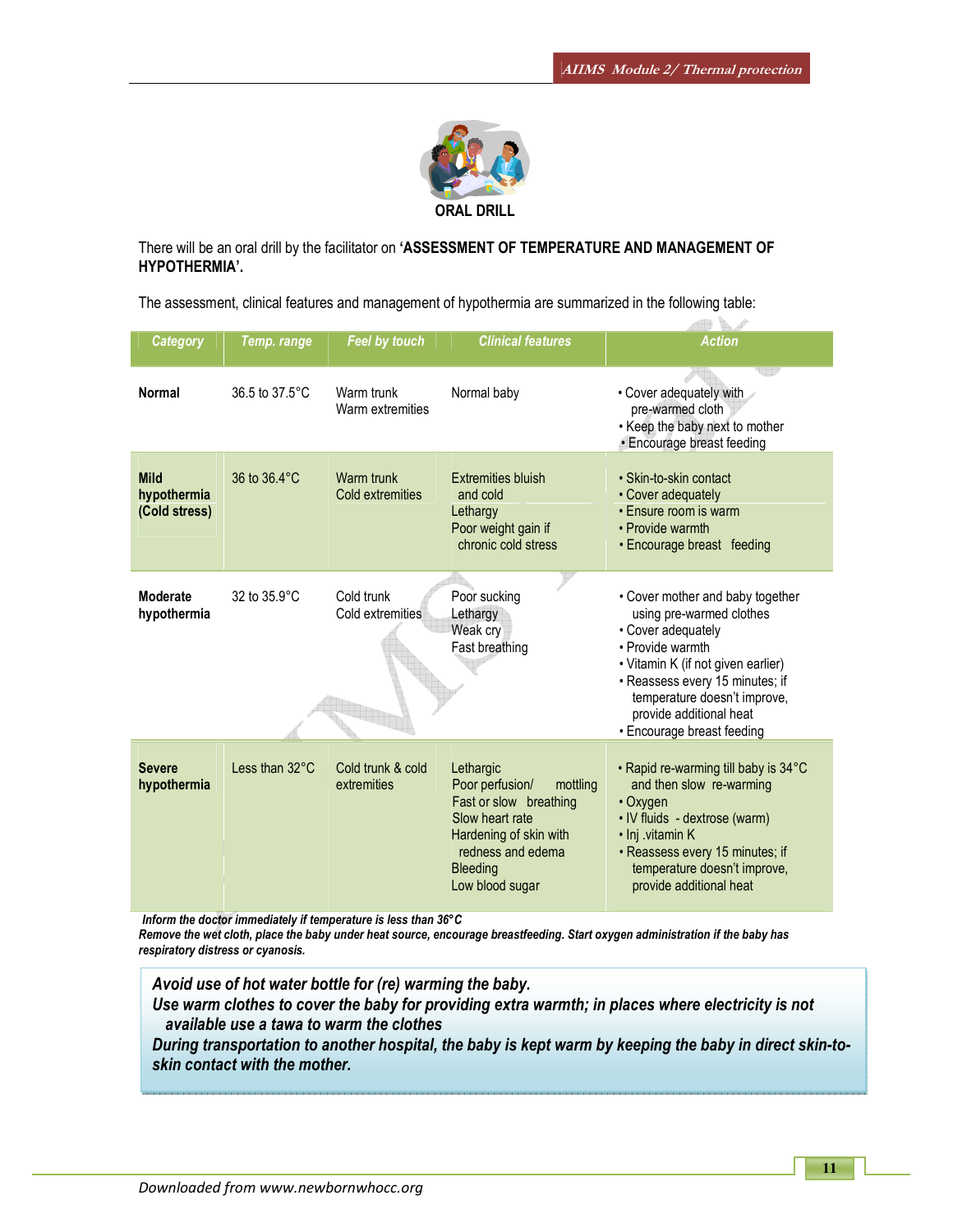

 $\_$  ,  $\_$  ,  $\_$  ,  $\_$  ,  $\_$  ,  $\_$  ,  $\_$  ,  $\_$  ,  $\_$  ,  $\_$  ,  $\_$  ,  $\_$  ,  $\_$  ,  $\_$  ,  $\_$  ,  $\_$  ,  $\_$  ,  $\_$  ,  $\_$  ,  $\_$  ,  $\_$  ,  $\_$  ,  $\_$  ,  $\_$  ,  $\_$  ,  $\_$  ,  $\_$  ,  $\_$  ,  $\_$  ,  $\_$  ,  $\_$  ,  $\_$  ,  $\_$  ,  $\_$  ,  $\_$  ,  $\_$  ,  $\_$  ,

1. Newborn baby is prone to develop hypothermia due to

| 2. Enumerate four mechanisms of heat loss in neonates:                                        |  |
|-----------------------------------------------------------------------------------------------|--|
|                                                                                               |  |
| 3. Steps of "Warm chain" in hospital include following                                        |  |
|                                                                                               |  |
| 4. Routine temperature should be recorded by _<br>route.                                      |  |
| 5. Normal axillary temperature range is ______ to                                             |  |
| 6. How can you assess baby's temperature by touch?                                            |  |
|                                                                                               |  |
| 7. A baby with cold stress will have warm abdomen and ---------------------------soles/palms. |  |
|                                                                                               |  |

\*You will be given individual feedback after you have evaluated yourself.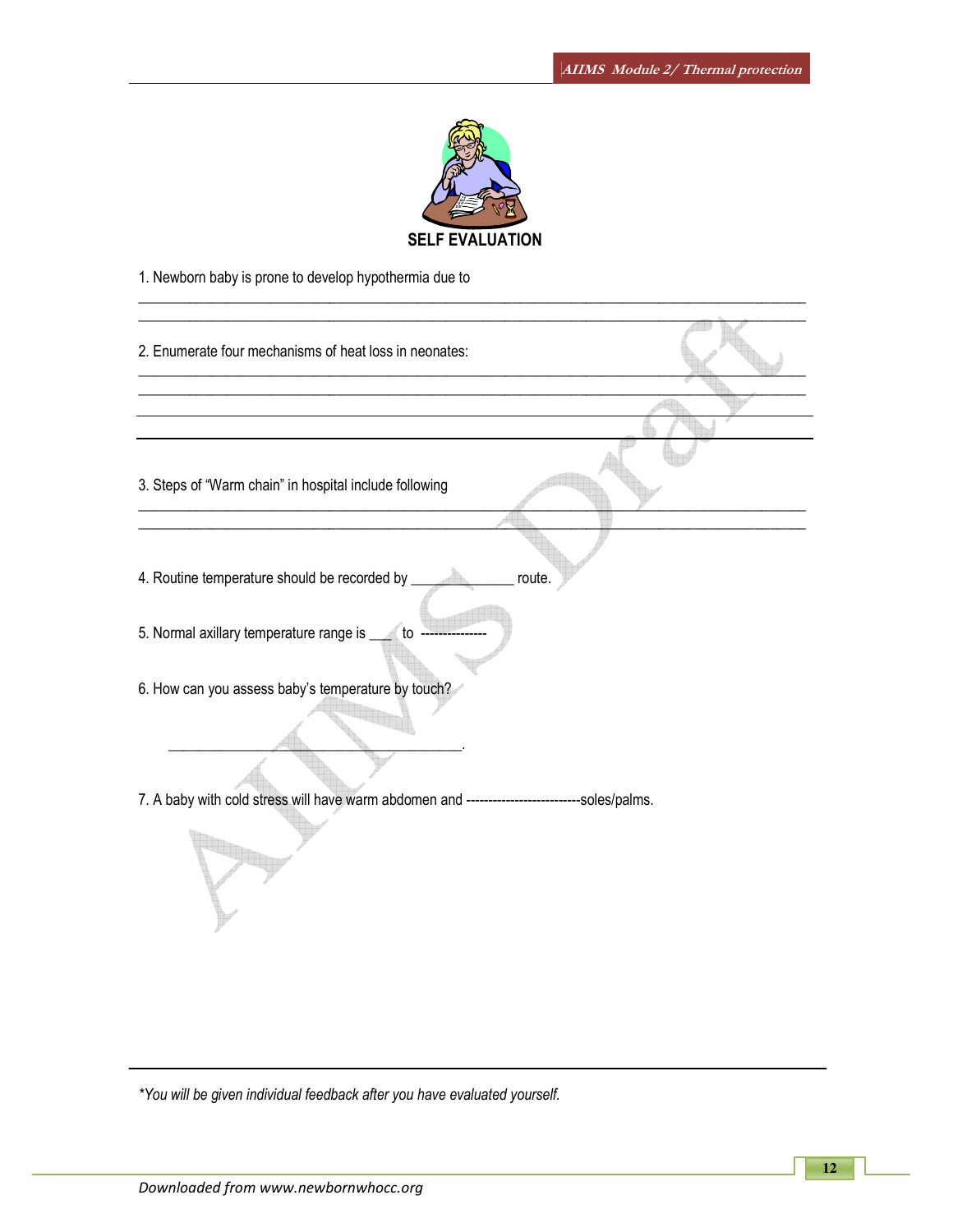

### GROUP DISCUSSION – CASE STUDY

You are posted in postnatal ward. A recently delivered mother complains that her baby is lethargic. On examination you find a 6 hr old, 2.2 kg baby lying away from mother .The baby has not been dressed in any clothes and only wrapped in a hospital cotton sheet. Heart rate is 140/minute, RR 56/minute. Extremities are cold to touch and bluish while abdomen is warm to touch. You record axillary temperature which is 36.1°C. The room temperature is 22 C.  $\left( \sqrt{2} \right)$  $\mathbf{A}$ 

| Q1. What is problem with the baby?                  |  |
|-----------------------------------------------------|--|
| Q2. What are the adverse effects of this condition? |  |
|                                                     |  |
| Q.3 What led to this situation in the baby?         |  |
|                                                     |  |
| Q.4 What will you do to rectify those conditions?   |  |
|                                                     |  |
|                                                     |  |

 $\_$  ,  $\_$  ,  $\_$  ,  $\_$  ,  $\_$  ,  $\_$  ,  $\_$  ,  $\_$  ,  $\_$  ,  $\_$  ,  $\_$  ,  $\_$  ,  $\_$  ,  $\_$  ,  $\_$  ,  $\_$  ,  $\_$  ,  $\_$  ,  $\_$  ,  $\_$  ,  $\_$  ,  $\_$  ,  $\_$  ,  $\_$  ,  $\_$  ,  $\_$  ,  $\_$  ,  $\_$  ,  $\_$  ,  $\_$  ,  $\_$  ,  $\_$  ,  $\_$  ,  $\_$  ,  $\_$  ,  $\_$  ,  $\_$  ,

There will be a group discussion by facilitator after you have answered above questions.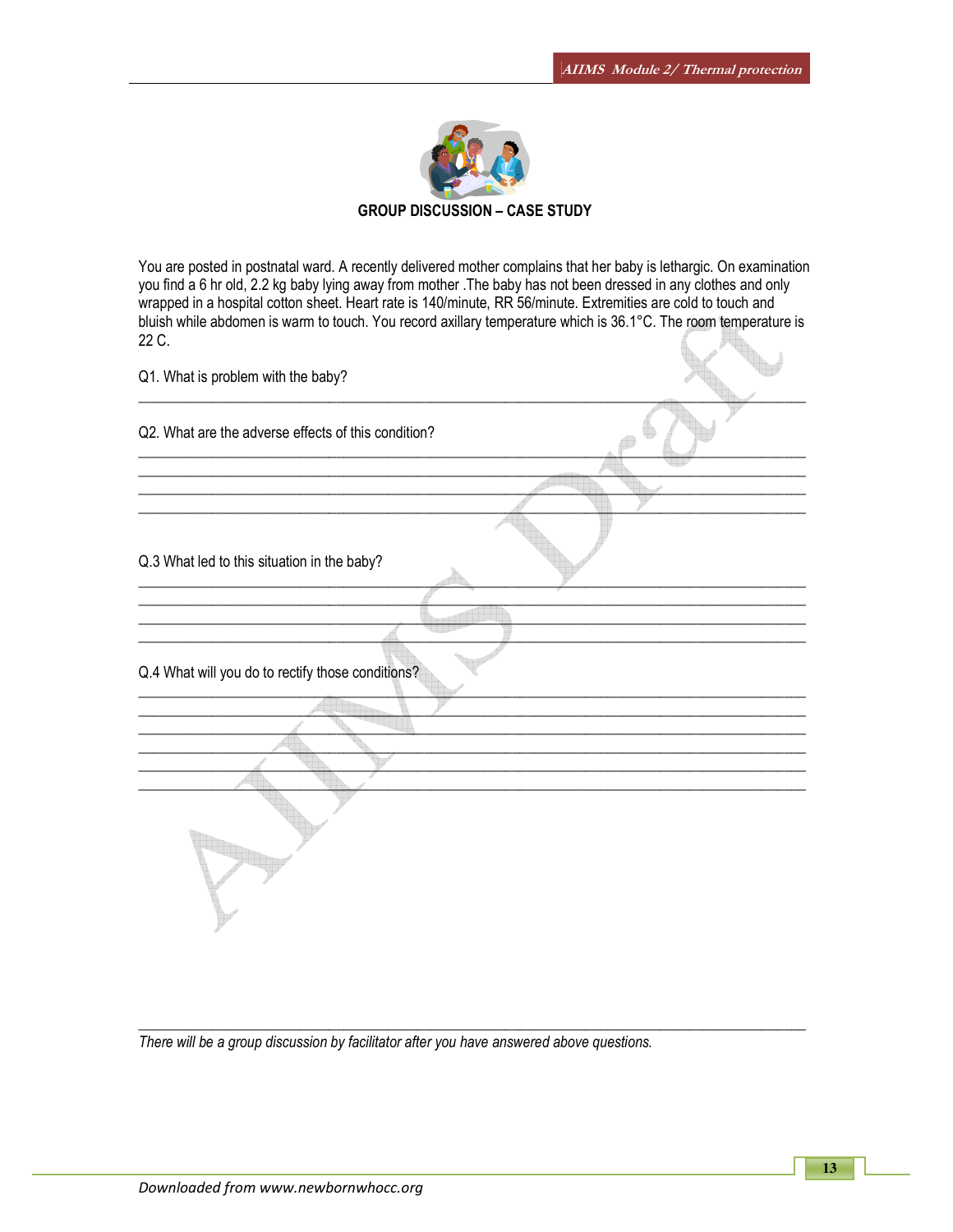4D



You will observe the role play being conducted by two facilitators on How to keep baby warm in postnatal ward. Write your comments for discussion at the end of the role play.

Objective: To demonstrate how to keep a baby warm in postnatal ward.

| Checklist for the demonstration role play              |  |
|--------------------------------------------------------|--|
| A (Ask)                                                |  |
| L (Listen)                                             |  |
| P (Praise)                                             |  |
| A (Advise)                                             |  |
| C (Check understanding)                                |  |
| Checklist for role play by the participants<br>A (Ask) |  |
| L (Listen)                                             |  |
| P (Praise)                                             |  |
| A (Advise)                                             |  |
| C (Check understanding)                                |  |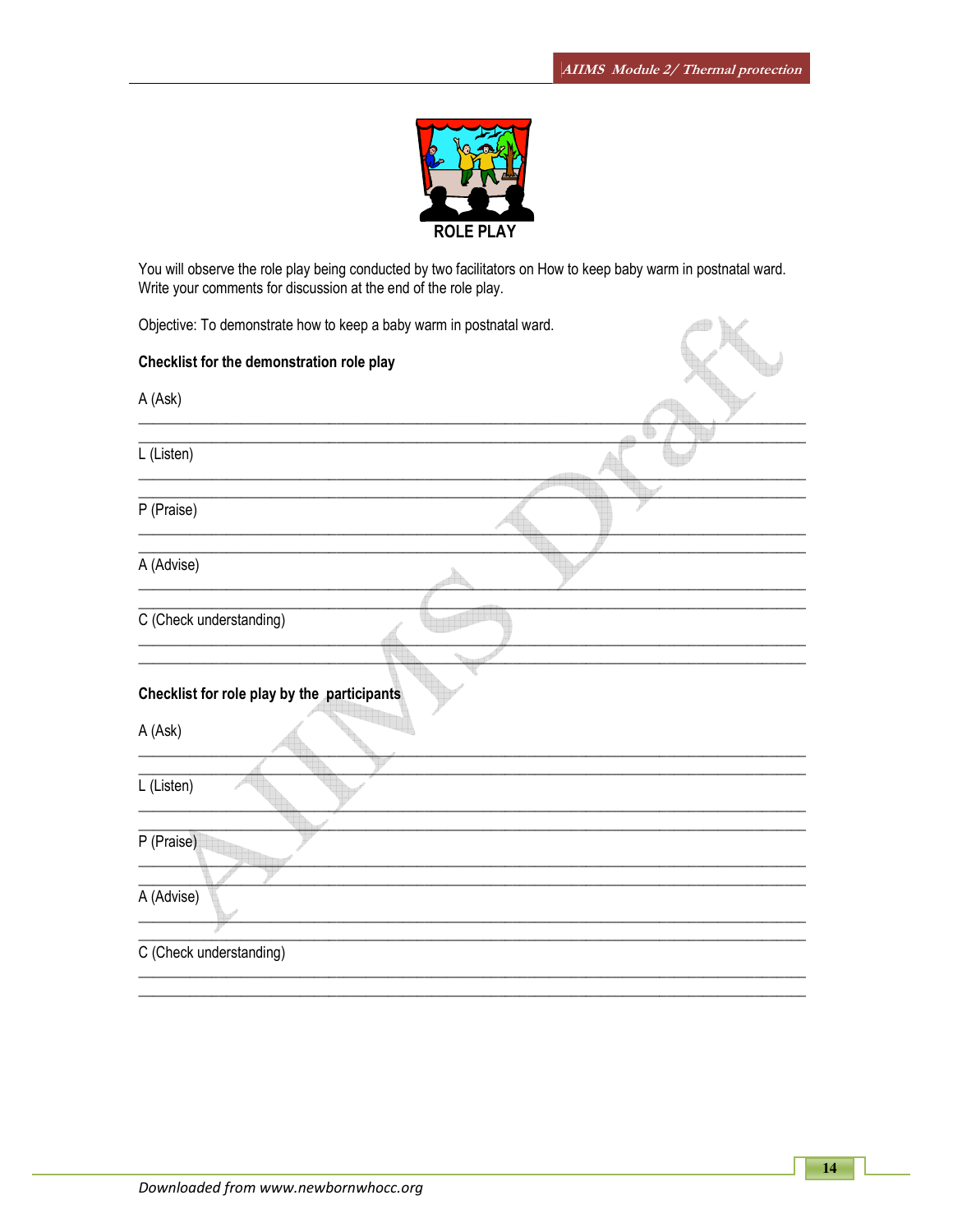#### 8. KEEPING RADIANT WARMER READY TO RECEIVE A BABY

Prepare a bed at least 30 minutes before the baby arrives in the Nursery to ensure the baby is received in warm, comfortable environment.

### **Keeping radiant warmer ready**

#### Steps:

- 1. Clean the radiant warmer/incubator properly before use.
- 2. Switch on the mains.
- 3. Put the baby sheet on the bed. Arrange all the necessary items near the bed.
- 4. Put the radiant warmer on the manual mode with 100% heater output so that the temperatures of all items likely to come in contact with baby are warm.
- 5. Switch to skin mode with desired setting after baby is brought under warmer

#### 9. HYPERTHERMIA/HIGH TEMPERATURE

#### 9.1 What is a high temperature?

High temperature, fever or hyperthermia, occurs when the body temperature rises above 37.5°C. It is not as common as hypothermia, but it is equally dangerous. The causes of high temperature may be:

- The room is too hot
- The baby has too many covers or clothes
- The baby has an infection

#### 9.2 How to prevent high temperature?

- Keep the baby away from sources of heat, direct sunlight
- If the baby feels hot, remove a layer of clothing
- If the baby has been under a radiant warmer
	- Measure the baby's body temperature every hour until it is in normal range.

Measure the temperature under the radiant warmer every hour and adjust the temperature setting accordingly. If there is no obvious reason to suspect overheating, inform Doctor who will evaluate. Ensure that the temperature probe is properly secured.

#### 9.3 Steps to be undertaken if the elevated body temperature is due to overheating.

The steps to be undertaken in case of hyperthermia due to overheating are summarized in the box below: